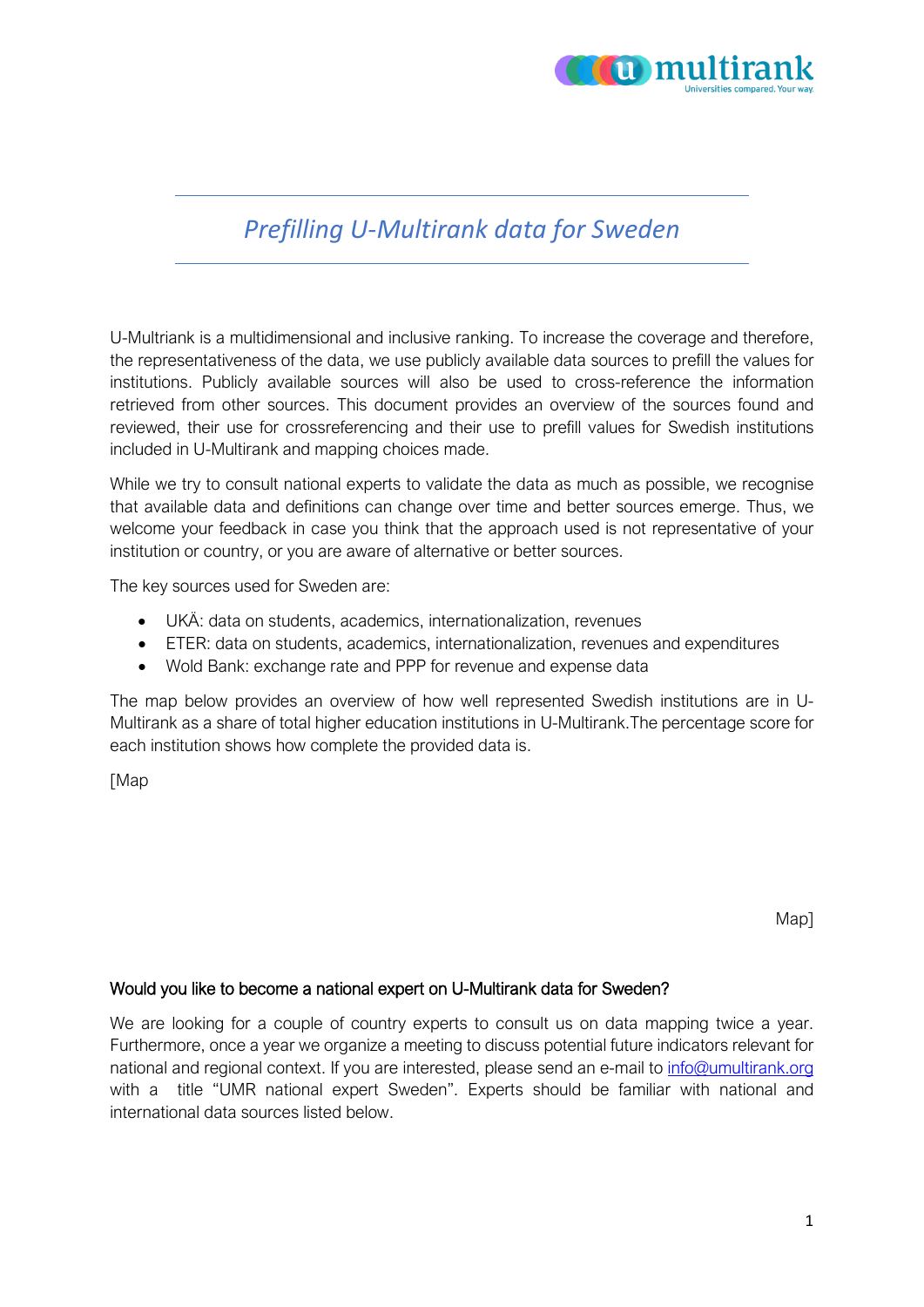

## NATIONAL OR REGIONAL SOURCES

Measurement level: Institutional level. Data aggregated at a higher level is not suitable for U-Multirank.

UKÄ (eng: the Swedish Higher Education Authority) is a Swedish government agency focusing on three main areas of higher education: quality assurance, legal supervision and monitoring. As part of its monitoring activities, the agency is also responsible for the official higher education statistics and decides which data and how should be collected<sup>[1](#page-1-0)</sup>.

Data obtained:

- Student data (e.g. number of students per program, graduates by field of specialisation, student mobility)
- Data on academic staff (e.g. academic staff employed(FTE/HC), doctoral students and post-docs employed, foreign staff employed)
- Revenue data (e.g. amount per category, revenue sources, including external revenue sources)

SCB (eng: the Swedish Central Statistics Bureau) is the coordinating body and responsible unit for official statistics in Sweden. SCB develops, produces and disseminates the statistics<sup>[2](#page-1-1)</sup>. The database covers a wide range of topics from the economy and labour market to agriculture and financial markets. It includes a section on education and research, where data for higher education is provided by UKÄ<sup>[3](#page-1-2)</sup>.

Data obtained:

• No data was obtained from SCB. We examined the database for data on employment and unemployment levels, research output, graduate and spin-off companies. The information on employment level was not available on institutional level; the other data elements were not found.

Nordic Statistics is a collection of comparative Nordic statistics. Funded by the Nordic Council of Ministers, it has existed since the mid-1960s. It consists of two primary communication platforms: the basic database, Nordic Statistics database, and the Nordic iLibrary containing indicators based on a selection of the variables from the Nordic Statistics database<sup>[4](#page-1-3)</sup>.

Data obtained:

• No data was obtained from Nordic statistics. We examined the database for data on employment and unemployment levels, graduate and spin-off companies. The information was not available.

<span id="page-1-0"></span><sup>1</sup> UKÄ. (2018). What we do? Retrieved from UKA: https://english.uka.se/about-us/what-we-do.html

<span id="page-1-1"></span><sup>2</sup> SCB. (2019). About us. Retrieved from SCB: https://www.scb.se/en/About-us/

<span id="page-1-2"></span><sup>3</sup> SCB. (2019). Education and Research. Retrieved from SCB: https://www.scb.se/en/finding-statistics/statistics-by-subjectarea/education-and-research/

<span id="page-1-3"></span><sup>4</sup> Nordic Statistics. (2019). About the Nordic Statistics database. Retrieved from Nordic Statistics Database: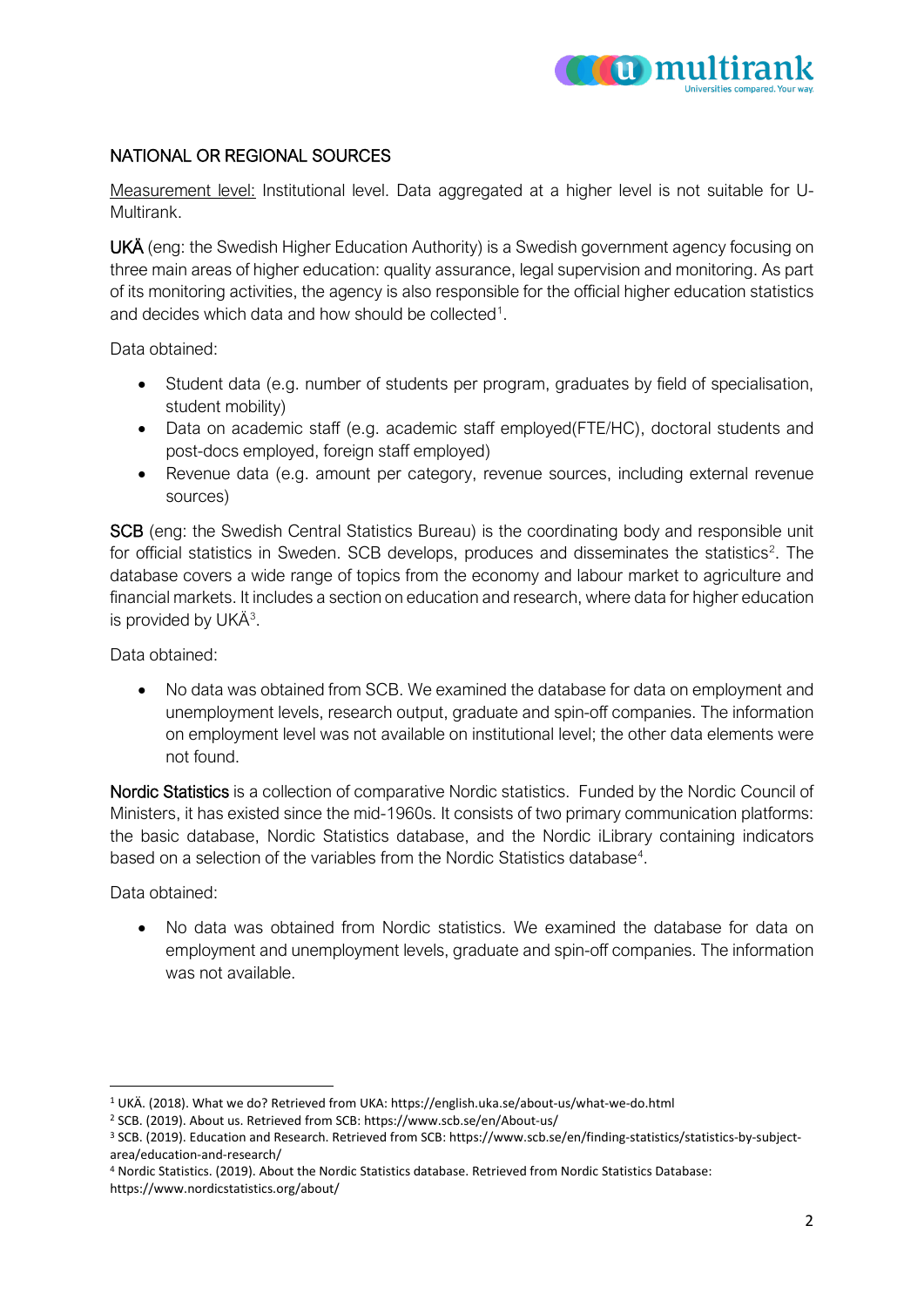

### EUROPEAN SOURCES

Measurement level: Institutional level. Data aggregated at a higher level is not suitable for U-Multirank.

ETER (the European Tertiary Education Register) is a database collecting information on Higher Education Institutions (HEIs) in Europe. It contains data on educational activities, staff, finances and research activities as well as basic characteristics and geographical position. The main specificity of ETER is providing data at the level of individual higher education institutions, complementary to educational statistics at the country and regional level provided by EUROSTAT[5](#page-2-0) .

Data obtained\*:

- Student data (e.g. number of students per program and gender, graduates by field of specialisation, student mobility)
- Data on academic staff (e.g. academic staff employed(FTE/HC; gender; foreign staff), doctoral students)
- Revenue data (e.g. amount per category, core, third-party funding)
- Expenditure data (e.g. personnel expenditures, non-personnel, capital expenditures)

\*Note: Data is used to validate corresponding fields in the national database, except the expenditure data, which was not available in the national database.

Eurostat is the statistical office of the European Union. It is tasked to provide the European Union with statistics at European level that enable comparisons between countries and regions<sup>[6](#page-2-1)</sup>. Among other statistics, Eurostat provides data on tertiary education in Europe on participation rates, graduates, student-academic staff ratios, gender balance among students, etc. Data are available on the country level only<sup>[7](#page-2-2)</sup>.

Data obtained:

• No data were obtained from Eurostat. Eurostat data is not available on an institutional level.

TTO Circle (the European Technology Transfer Office(TTO) Circle) is a network established with the aim to bring together the major public research organisations to share best practices, knowledge and expertise, perform joint activities and develop a common approach towards international standards for the professionalisation of technology transfer $8$ .

Data obtained:

• No data was obtained from TTO Circle. We examined the site for data on graduate and spin-off companies. The information was not available.

<span id="page-2-0"></span><sup>5</sup> ETER. (2019). About ETER. Retrieved from ETER Project: https://www.eter-project.com/#/info/about

<span id="page-2-2"></span><span id="page-2-1"></span><sup>6</sup> Eurostat. (2019). About Eurostat. Retrieved from European Comission: https://ec.europa.eu/eurostat/about/overview <sup>7</sup> Eurostat. (2019). Tertiary Education Statistics. Retrieved from EC: https://ec.europa.eu/eurostat/statisticsexplained/index.php/Tertiary\_education\_statistics#Finance

<span id="page-2-3"></span><sup>8</sup> TTO Circle. (2019, 07 04). European TTO circle. Retrieved from European Comission:

https://ec.europa.eu/jrc/communities/en/community/tto-circle-community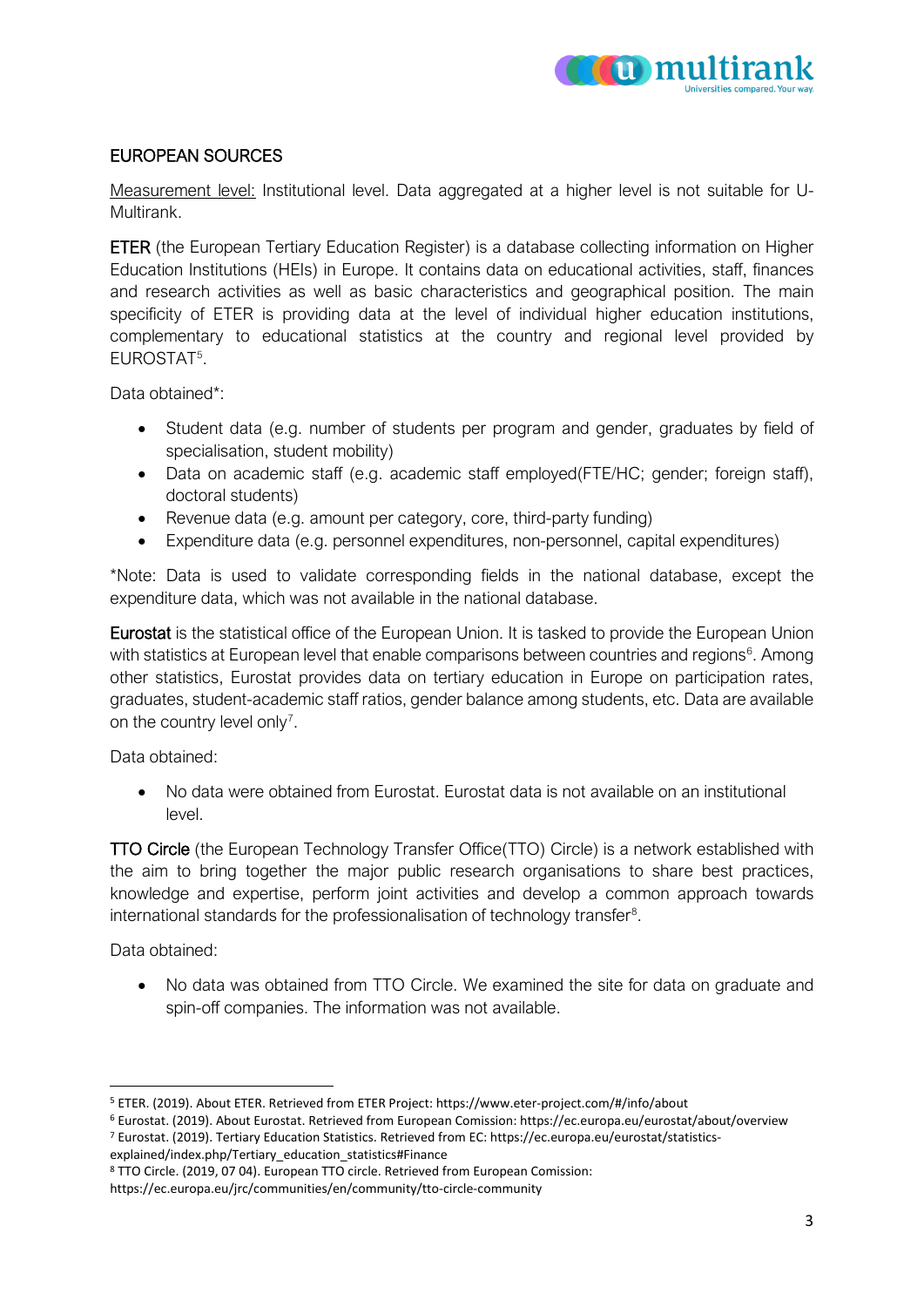

#### INTERNATIONAL SOURCES

Measurement level: Institutional level except exchange rate and PPP, which is required on a country level.

(the) World Bank provides financial and technical assistance to developing countries. At the World Bank, the Development Data Group coordinates statistical and data work and maintains a number of macro, financial and sector databases.The World Bank's data bank contains a large array of publicly available data<sup>[9](#page-3-0)</sup>, including exchange rate and PPP data.

Data obtained:

• Data on exchange rates and PPP rates to converts and compare revenue and expense data.

UIS (the UNESCO Institute for Statistics) is the official source of internationally-comparable data on education, science, culture and communication. As the official statistical agency of UNESCO, the UIS produces a wide range of indicators in UNESCO's fields of action by working with national statistical offices, line ministries and other statistical organisations. The UIS Director serves as the Organization's chief statistician<sup>[10](#page-3-1)</sup>.

Data obtained:

• No data was obtained from UIS as it does not provide data on an institutional level.

OECD (the Organisation for Economic Co-operation and Development) is an international organisation that works to "build better policies for better lives"[11](#page-3-2). It provides an interactive platform with data graphics on various topics, including higher education on a country and regional level<sup>[12](#page-3-3)</sup>.

Data obtained:

• No data was obtained from the OECD as it does not provide data on an institutional level.

ASTP is a non-profit organisation committed to knowledge transfer among universities and industry. It focuses on further improving the quality of impact that public research has on the economy and society<sup>13</sup>. It collects and publishes data on knowledge transfer (e.g. R&D intensity, personnel employed, start-up and spin-off companies) obtained from knowledge transfer offices(KTOs) on an annual basis.

Data obtained:

• No data was collected from ASTP as it is not publicly available. The data on graduates and spin-offs appear to be in the right form, although it might be available per KTO rather than on an institutional level.

AUTM is a non-profit organisation that aims to educate, promote and inspire professionals to support the development of academic research. One of its offered services is a Statistics Access

<span id="page-3-0"></span><sup>9</sup> World Bank. (2019). The Wolrd Bank Data. Retrieved from About us: https://data.worldbank.org/about

<sup>10</sup> UIS. (2019). About us. Retrieved from UIS: http://uis.unesco.org/en/about-us

<span id="page-3-3"></span><span id="page-3-2"></span><span id="page-3-1"></span><sup>11</sup> OECD. (2019). Who we are. Retrieved from OECD: http://www.oecd.org/about/

<sup>12</sup> OECD. (2019). Education. Retrieved from OECD Data: https://data.oecd.org/education.htm

<span id="page-3-4"></span><sup>13</sup> ASTP. (2017). Organisation. Retrieved from ASTP: https://www.astp4kt.eu/organisation/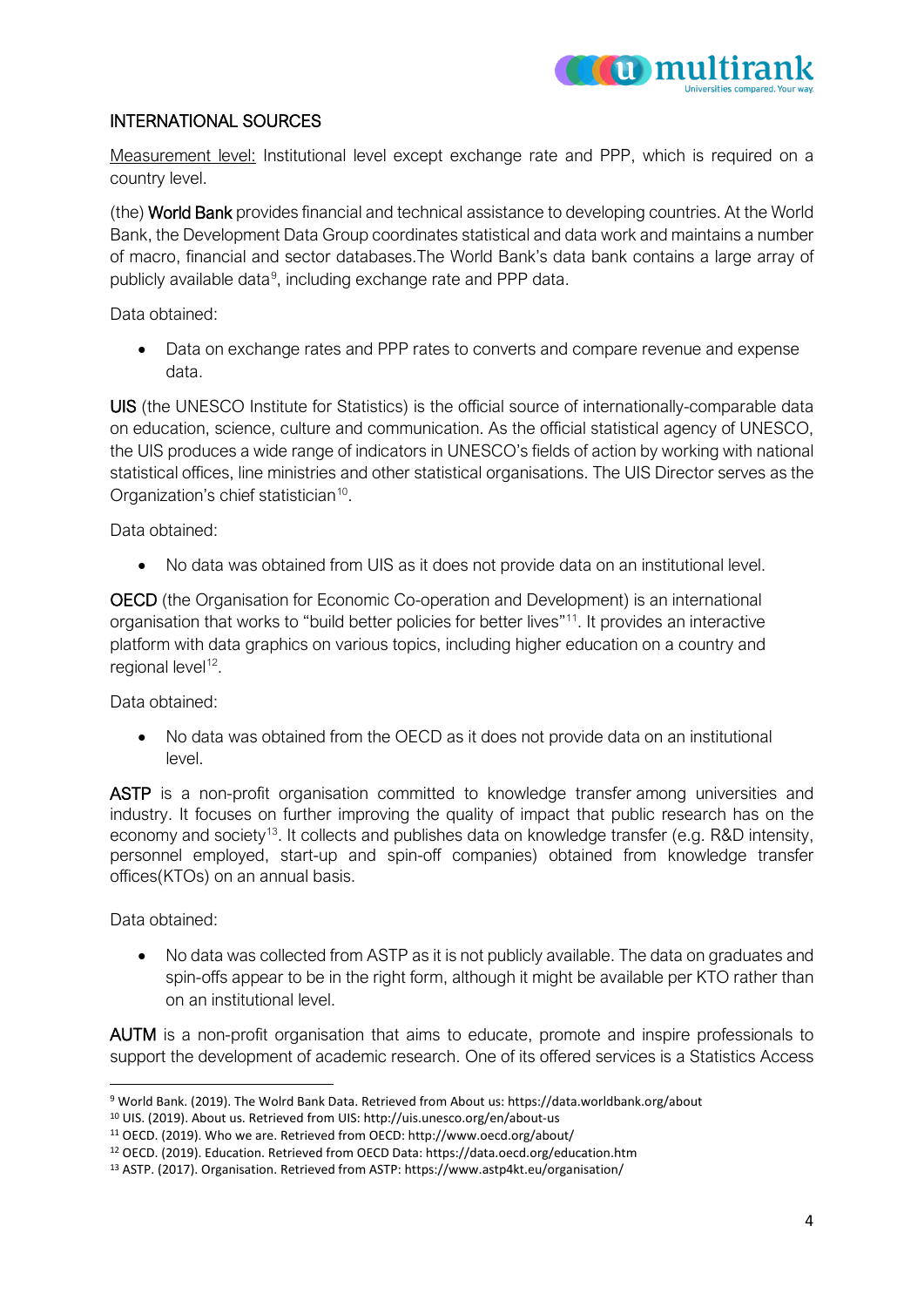

for Technology Transfer(STATT) database, which contains data on licensing activity and income, start-ups, funding, staff size, legal fees, patent applications filed, royalties earned and more. Only members can access the database<sup>14</sup>.

Data obtained:

• No data was collected from AUTM as it is not publicly available. The data on graduates and spin-offs appear to be in the right form, but the unit of measurement is not available.

<span id="page-4-0"></span><sup>14</sup> AUTM. (2019). STATT: Statistics Access for Technology Transfer Database. Retrieved from AUTM: https://autm.net/surveys-and-tools/databases/statt/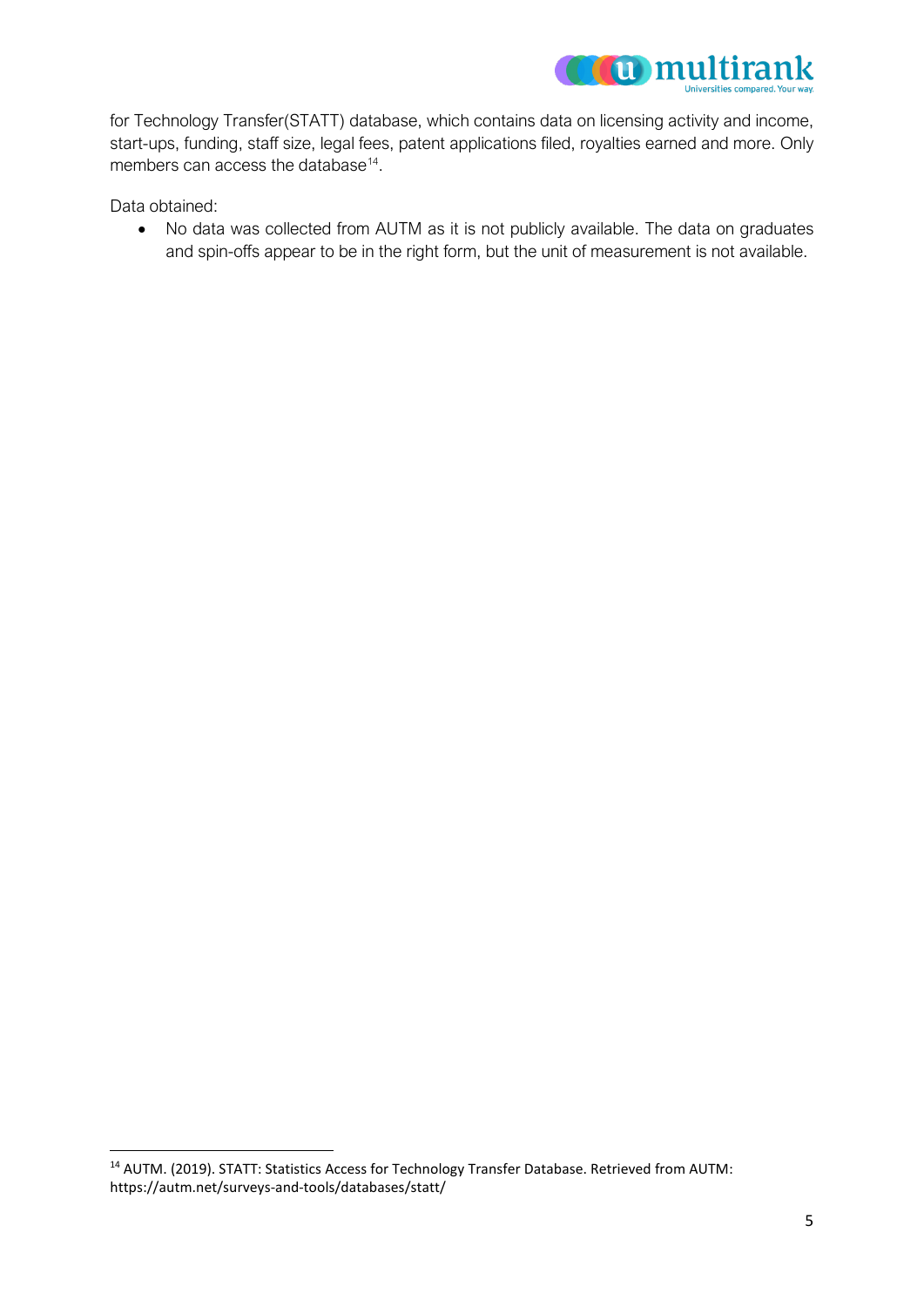

| <b>U-Multirank</b><br>Question | Data element                                                 | <b>Mapped element</b>                                                                                                                                                                                                                                                                |
|--------------------------------|--------------------------------------------------------------|--------------------------------------------------------------------------------------------------------------------------------------------------------------------------------------------------------------------------------------------------------------------------------------|
| Q5: Students                   | Students enrolled                                            | $SCB \rightarrow$ Registered students per HEI<br>[Registered students the academic years 1977 / 78-<br>2019/20 by university / college and gender]<br>UKA→ Registered students per study form[Alla]<br>Registrerade studenter per studieform] $\rightarrow$ Sorted by<br>institution |
|                                | Female students enrolled                                     | SCB → Registered students per HEI<br>[Registered students the academic years 1977 / 78-<br>2019 / 20 by university / college and gender]<br>UKA→ Registered students per study form[Alla<br>Registrerade studenter per studieform] $\rightarrow$ Sorted by<br>institution and gender |
| Q6: International<br>students  | Foreign degree seeking<br>students                           | UKA→ Number of foreign degree students (Antal<br>inresande studenter)                                                                                                                                                                                                                |
|                                | Incoming students in<br>international exchange<br>programmes | UKA > Incoming exchange students (Inresande<br>utbytesstudenter per program)                                                                                                                                                                                                         |
|                                | Students sent out in<br>international exchange<br>programs   | UKA→Outgoing exchange students(Antal utresande<br>utbytesstudenter)                                                                                                                                                                                                                  |
| Q7: New entrants               | New entrants enrolled in<br>1st year bachelor<br>programmes  | UKA--> Number of HEIs beginners per Study<br>Form(Högskolenybörjare per studieform]<br>$\rightarrow$ Sorted by studyform, bachelor                                                                                                                                                   |
|                                | New entrants enrolled in<br>1st year master<br>programmes    | UKA--> Number of HEIs beginners per Study<br>Form(Högskolenybörjare per studieform]<br>$\rightarrow$ Sorted by studyform, graduate                                                                                                                                                   |
| Q9: Graduates                  | Short degree                                                 | New MAPPING from SCB database:<br>http://www.statistikdatabasen.scb.se/pxweb/sv/ssd/                                                                                                                                                                                                 |
|                                | Bachelor                                                     | $UKA \rightarrow$ Number of graduates sorted by graduate<br>category(Antal examina)<br>$\rightarrow$ Sorted by graduate category                                                                                                                                                     |
|                                | Master                                                       | UKA→ Number of graduates sorted by graduate<br>category(Antal examina)<br>$\rightarrow$ Sorted by graduate category                                                                                                                                                                  |
| Q10: Graduates by<br>field     | Education                                                    | UKA( Number of graduates sorted by main<br>focus(Antal generella examina, Huvudinriktning)<br>$\rightarrow$ Sorted by main focus, Education and teacher<br>training (Pedagogik och lärarutbildning)                                                                                  |
|                                | Humanities and arts                                          | UKA( Number of graduates sorted by main<br>focus(Antal generella examina, Huvudinriktning)<br>$\rightarrow$ Sorted by main focus, Humanities &<br>Arts(Humaniora och konst)                                                                                                          |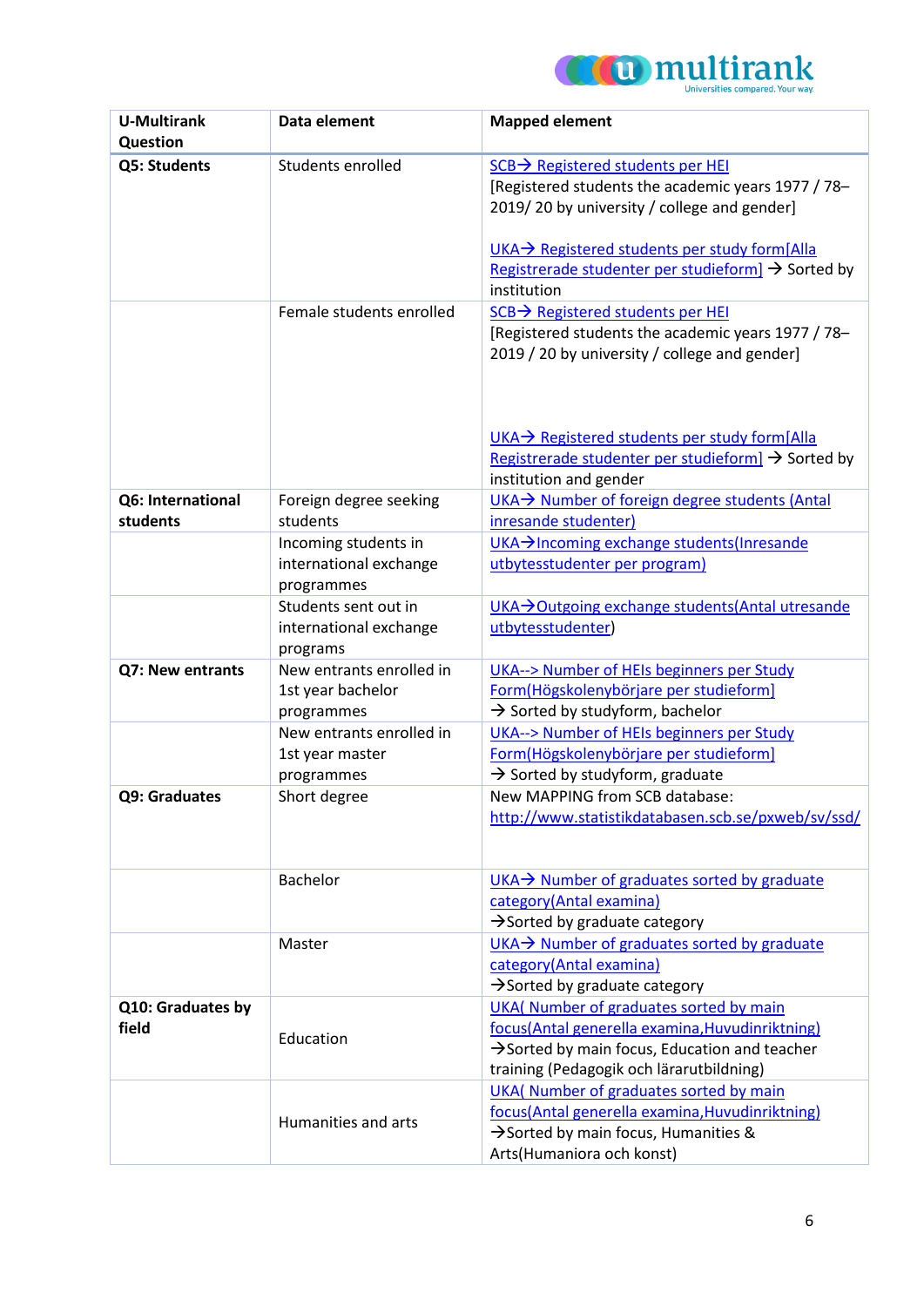

| <b>U-Multirank</b><br>Question | Data element                                      | <b>Mapped element</b>                                                                                                                                                                                                                                                                                                                                                                                                                    |
|--------------------------------|---------------------------------------------------|------------------------------------------------------------------------------------------------------------------------------------------------------------------------------------------------------------------------------------------------------------------------------------------------------------------------------------------------------------------------------------------------------------------------------------------|
|                                | Social sciences                                   | UKA( Number of graduates sorted by main<br>focus(Antal generella examina, Huvudinriktning)<br>$\rightarrow$ Sorted by main focus, Social sciences, law,<br>commerce and business(Samhällsvetenskap, juridik,<br>handel, administration)                                                                                                                                                                                                  |
|                                | <b>Business and law</b>                           | UKA( Number of graduates sorted by main<br>focus(Antal generella examina, Huvudinriktning)<br>$\rightarrow$ Sorted by main focus, Social sciences, law,<br>commerce and business(Samhällsvetenskap, juridik,<br>handel, administration)                                                                                                                                                                                                  |
|                                | Natural science,<br>mathematics and statistics    | UKA( Number of graduates sorted by main<br>focus(Antal generella examina, Huvudinriktning)<br>$\rightarrow$ Sorted by main focus, Science, mathematics and<br>data (Naturvetenskap, matematik och data)                                                                                                                                                                                                                                  |
|                                | Information and<br>communication<br>technologies  | UKA( Number of graduates sorted by main<br>focus(Antal generella examina, Huvudinriktning)<br>$\rightarrow$ Sorted by main focus, Technology and<br>Manufacturing (Teknik och tillverkning)                                                                                                                                                                                                                                              |
|                                | Engineering, manufacturing<br>and construction    | UKA( Number of graduates sorted by main<br>focus(Antal generella examina, Huvudinriktning)<br>$\rightarrow$ Sorted by main focus, Technology and<br>Manufacturing (Teknik och tillverkning)                                                                                                                                                                                                                                              |
|                                | Agriculture forestry,<br>fisheries and veterinary | UKA( Number of graduates sorted by main<br>focus(Antal generella examina, Huvudinriktning)<br>$\rightarrow$ Sorted by main focus, Agriculture, forestry and<br>animal health care(Lant- och skogsbruk samt<br>djursjukvård)                                                                                                                                                                                                              |
|                                | Health and social welfare                         | UKA( Number of graduates sorted by main<br>focus(Antal generella examina, Huvudinriktning)<br>$\rightarrow$ Sorted by main focus, Healthcare and social<br>services(Hälso- och sjukvård samt social omsorg)                                                                                                                                                                                                                              |
|                                | <b>Services</b>                                   | UKA( Number of graduates sorted by main<br>focus(Antal generella examina, Huvudinriktning)<br>Sorted by main focus, Services (Tjänster)                                                                                                                                                                                                                                                                                                  |
| Q14: Academic staff            | Academic staff in FTEs                            | Updated staff here:<br>https://www.scb.se/hitta-statistik/statistik-efter-<br>amne/utbildning-och-<br>forskning/hogskolevasende/personal-vid-universitet-<br>och-hogskolor/<br>UKA→Staff (FTEs) [Personal (helårspersoner)] by<br>institution, employment category<br>Adjunkter+Annan forskande och undervisande<br>personal+Doktorander+Lektorer+<br>Meriteringsanställning+Professorer<br>Lecturers+Other research and teaching staff+ |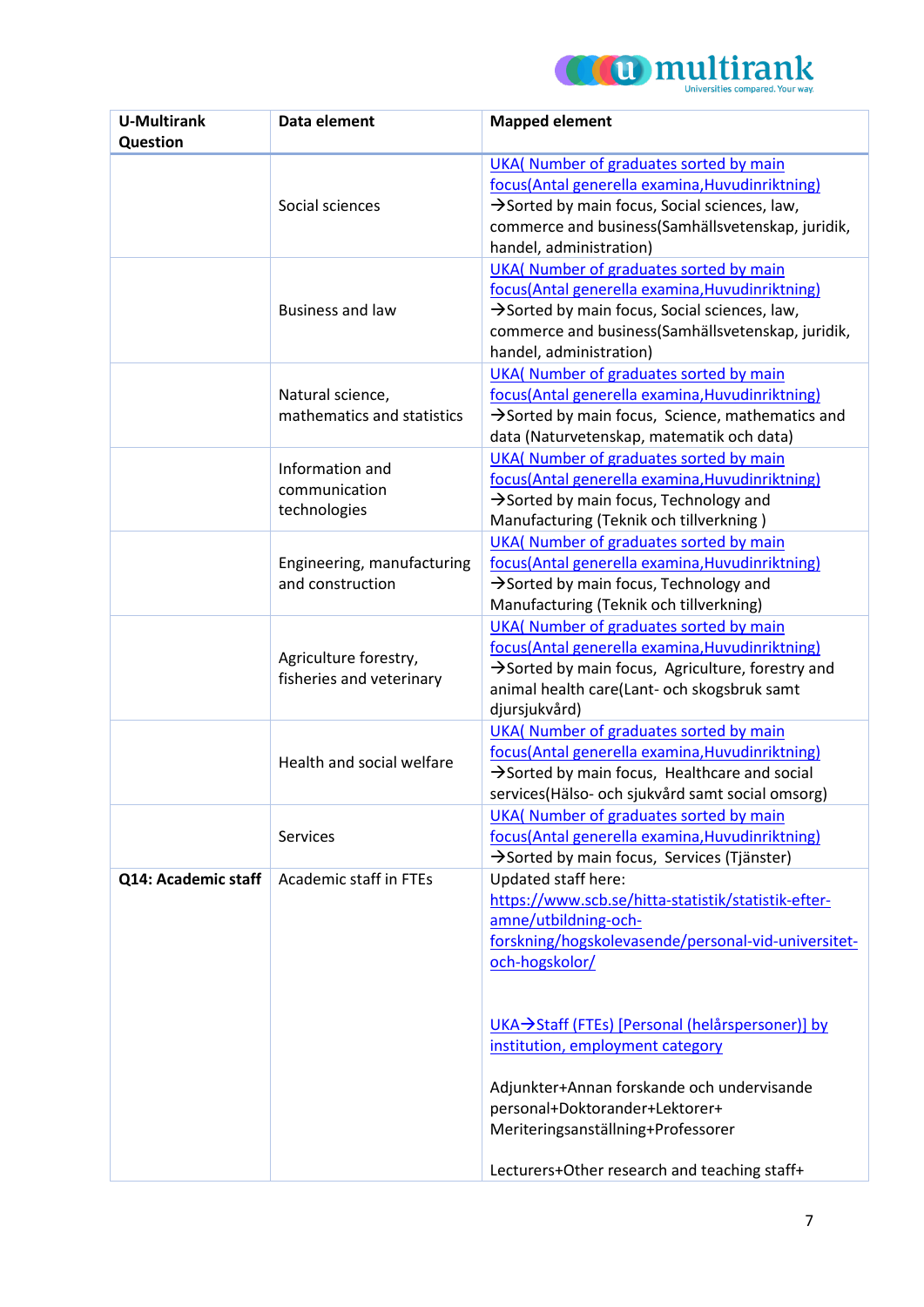

| <b>U-Multirank</b> | Data element               | <b>Mapped element</b>                                                    |
|--------------------|----------------------------|--------------------------------------------------------------------------|
| Question           |                            |                                                                          |
|                    |                            | Doctoral students+Lecturers+Postdoctoral or deputy                       |
|                    |                            | lecturer+Professor                                                       |
|                    | Academic staff head-count  | UKA→Staff (HC) [Personal (individer)] by institution,                    |
|                    |                            | employment category and gender                                           |
|                    |                            |                                                                          |
|                    |                            | Note:                                                                    |
|                    |                            | Adjunkter+Annan forskande och undervisande                               |
|                    |                            | personal+Doktorander+Lektorer+                                           |
|                    |                            | Meriteringsanställning+Professorer                                       |
|                    |                            |                                                                          |
|                    |                            | Lecturers+Other research and teaching staff+                             |
|                    |                            | Doctoral students+Lecturers+Postdoctoral or deputy<br>lecturer+Professor |
|                    | female academic staff      | UKA→Staff (HC) [Personal (individer)] by institution,                    |
|                    |                            | employment category and gender                                           |
|                    |                            |                                                                          |
|                    |                            | Note:                                                                    |
|                    |                            | Adjunkter+Annan forskande och undervisande                               |
|                    |                            | personal+Doktorander+Lektorer+                                           |
|                    |                            | Meriteringsanställning+Professorer                                       |
|                    |                            |                                                                          |
|                    |                            | Lecturers+Other research and teaching staff+                             |
|                    |                            | Doctoral students+Lecturers+Postdoctoral or deputy                       |
|                    |                            | lecturer+Professor                                                       |
|                    |                            |                                                                          |
|                    | Doctoral candidates        | UKA→Staff (FTEs) [Personal (helårspersoner)] by                          |
|                    | counted as academic staff  | institution, employment category                                         |
|                    | in FTEs                    |                                                                          |
|                    |                            | Note:                                                                    |
|                    |                            | Doktorander                                                              |
|                    |                            | <b>Doctoral students</b>                                                 |
|                    | Doctoral candidates        | UKA→Staff (HC) [Personal (individer)] by institution,                    |
|                    | counted as academic staff  | employment category and gender                                           |
|                    | in headcount               |                                                                          |
|                    |                            | Note:<br>Doktorander                                                     |
|                    |                            | <b>Doctoral students</b>                                                 |
|                    | Doctoral candidates with   | UKA → Foreign PhD students by topic [Antal                               |
|                    | foreign nationality        | utländska doktorander]                                                   |
|                    |                            | Selection on institutions only                                           |
|                    | Female doctoral candidates | UKA→Staff (HC) [Personal (individer)] by institution,                    |
|                    |                            | employment category and gender                                           |
|                    |                            |                                                                          |
|                    |                            | Note:                                                                    |
|                    |                            | Doktorander                                                              |
|                    |                            | <b>Doctoral students</b>                                                 |
|                    |                            | Kon(Gender)-Kvinnor(female)                                              |
| Q15: Post-docs     | Post docs (head-count)     | Updated staff here:                                                      |